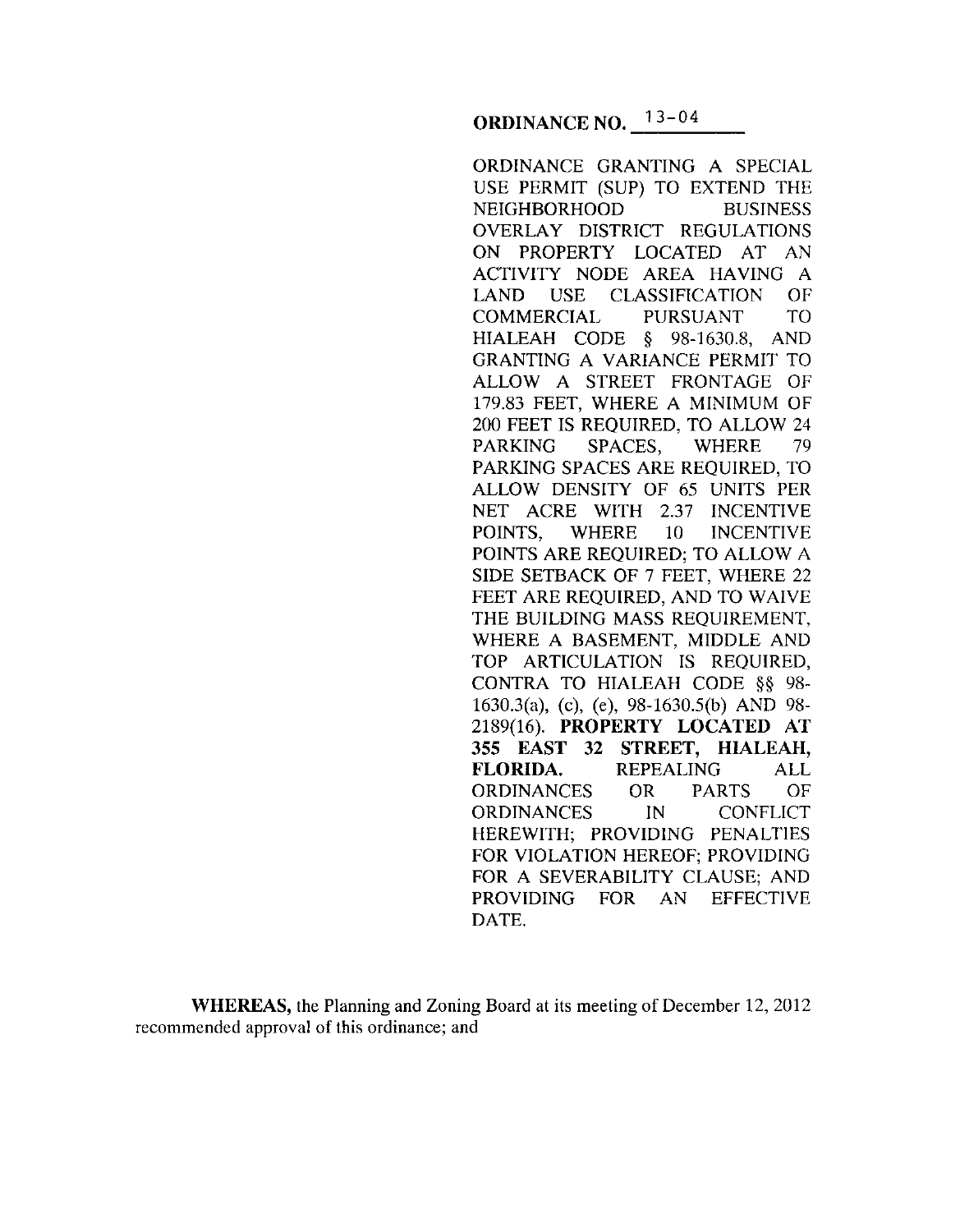**WHEREAS,** the property is located at an activity node area as defined by Hialeah Code §98-1628 and, except for the minimum street frontage, meets all the characteristics of sites eligible for a limited expansion of the Neighborhood Business Overlay District regulations pursuant to Hialeah Code §98-1630.8.

NOW, THEREFORE, BE IT ORDAINED BY THE MAYOR AND THE CITY COUNCIL OF THE CITY OF HIALEAH, FLORIDA, THAT:

**Section 1:** The foregoing facts and recitations contained in the preamble to this ordinance are hereby adopted and incorporated by reference as if fully set forth herein.

**Section 2:** The below-described property is hereby granted a special use permit (SUP) to extend the Neighborhood Business Overlay District regulations.

**Section 3:** The below-described property is hereby granted a variance permit to allow a street frontage of 179.83 feet, where a minimum of 200 feet is required, to allow 24 parking spaces, where 79 parking spaces are required, to allow density of 65 units per net acre with 2.37 incentive points, where 10 incentive points are required, to allow a side setback of 7 feet, where a minimum of 22 feet are required, and to waive the building mass requirement, where a basement, middle and top articulation is required, contra to Hialeah Code §§ 98-1630.3(a), (c), (e), 98-1630.5(b) and 98-2189(19), which provide in pertinent part: "(a) *Residential density.* Maximum density without incentives is 32 units per net acre. Increased residential density in mixed use developments up to a maximum of 70 units per net acre shall be based on density incentives as provided herein.", " $(c)$ *Building mass.* A building shall be defined a delineated base or pedestal, middle or tower and cap or penthouse. The building mass shall provide a segmented, reduced mass as the building reaches its full height, from a greater mass at the base to a lesser mass in the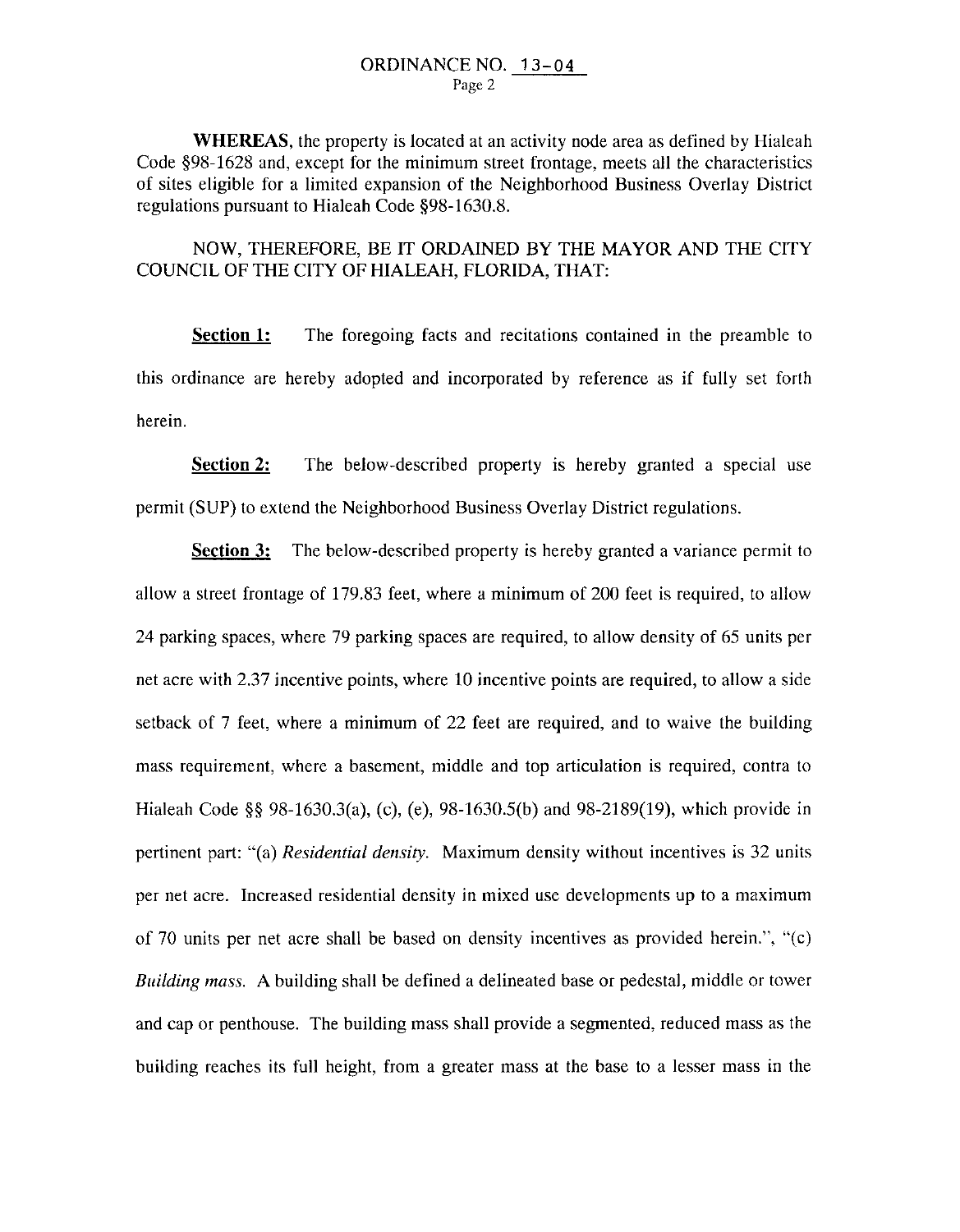middle to smaller mass at the cap or penthouse.", (e) *Setback requirements.* The minimum setbacks shall be as follows: (1) Front setback and street side setback. For the pedestal or base of a building, a minimum setback of ten feet, built-to-line, or as provided in the urban design plan... For the tower or middle of a building a minimum setback of 22 feet.", "(b) *Calculation of total elements or points that correspond to allowable increase in residential density.* The total number of assigned points of the density incentives, as identified and shown in the site plan, when added together, shall correspond to the allowable number of higher residential density, up to 70 residential units per net acre, that exceed that maximum of 32 residential units permitted without density incentives and subject to site plan review of the physical site and its relation to the surrounding properties ... *Total points:* I 0 points .. *. Number of residential units per net acre:* 56 to 66 units per net acre." and "(16) *NBD neighborhood business district.* a. *Residential uses.* Parking for residential uses shall be two parking spaces for one or two bedrooms, and one-half parking space for each additional bedroom. An additional one-quarter parking space for each dwelling unit shall be provided for guest parking.", respectively. The property is located at 157 West 5 Street, Hialeah, Miami-Dade County, Florida and legally described as follows:

> LOT 25, 26, 27, 28 AND THE EAST 20 FEET OF LOT 29, IN BLOCK 1-A, OF AMENDED PLAT OF FIFTEENTH ADDITION TO HIALEAH SUBDIVISION, ACCORDING TO THE PLAT THEREOF, AS RECORDED IN PLAT BOOK 12, PAGE 76, OF THE PUBLIC RECORDS OF MIAMI-DADE COUNTY, FLORIDA.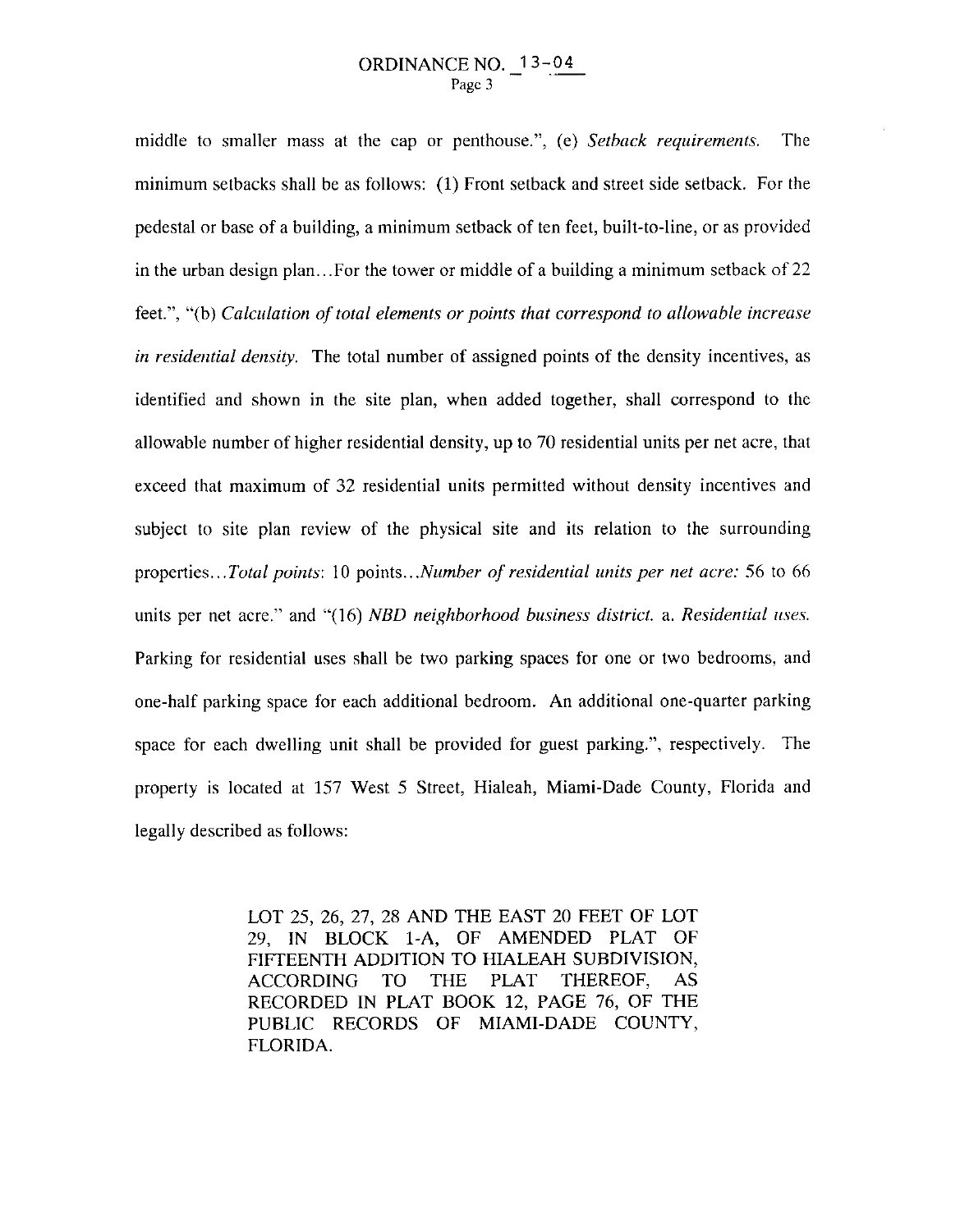#### ORDINANCE NO.  $13-04$ Page 4

### **Section 4: Repeal of Ordinances in Conflict.**

All ordinances or parts of ordinances in conflict herewith are hereby repealed to the extent of such conflict.

### **Section 5: Penalties.**

Every person violating any provision of the Code or any ordinance, rule or regulation adopted or issued in pursuance thereof shall be assessed a civil penalty not to exceed \$500.00 within the discretion of the court or administrative tribunal having jurisdiction. Each act of violation and each day upon which any such violation shall occur shall constitute a separate offense. In addition to the penalty prescribed above, the city may pursue other remedies such as abatement of nuisance, injunctive relief, administrative adjudication and revocation of licenses or permits.

# **Section 6: Additional Penalties upon Violation of the Declaration of Restrictive Covenants.**

Any change of the terms and conditions of the use identified in this ordinance and as provided in the Declaration of Restrictive Covenants, if submitted, will cause a revocation of the Special Use Permit issued in connection herewith and the property shall revert to the zoning classification without the benefit of the Neighborhood Business Overlay District regulations.

### **Section 7: Severability Clause.**

If any phrase, clause, sentence, paragraph or section of this ordinance shall be declared invalid or unconstitutional by the judgment or decree of a court of competent jurisdiction, such invalidity or unconstitutionality shall not affect any of the remaining phrases, clauses, sentences, paragraphs or sections of this ordinance.